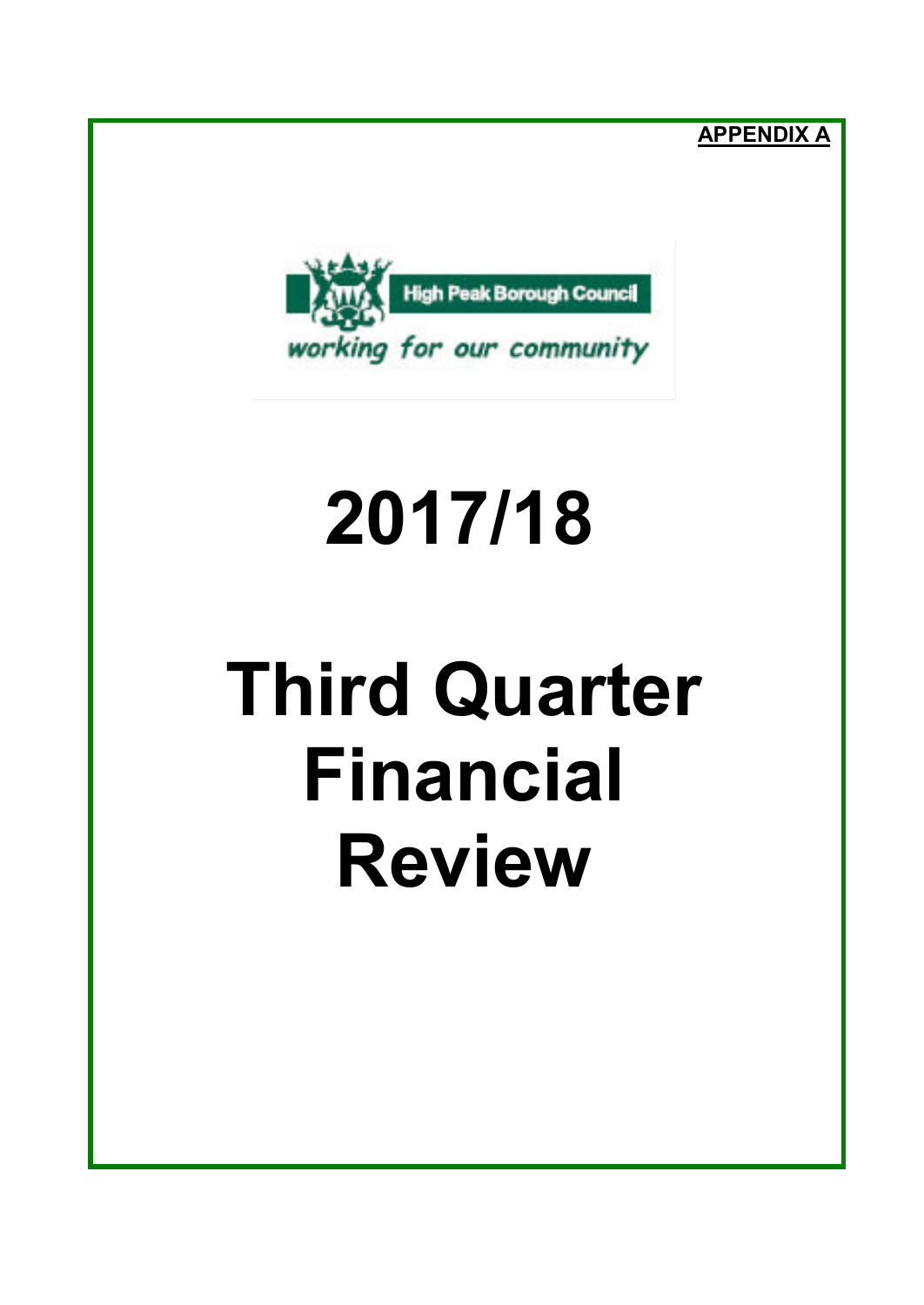## **1 Background and Introduction**

- 1.1 In accordance with the Council's Financial Procedure Rules and recommended good practice, a quarterly financial report is presented to members. This is the third such report for 2017/18.
- 1.2 The report summarises overall financial performance for 2017/18 with particular emphasis on the key sources of financial risk to the Council. Specific considerations are as follows:
	- **General Fund Revenue Account (Section 2)** considers budgetary performance on the General Account by looking at variations in income and expenditure and the funding received by the Council.
	- **Pavilion Gardens (Section 3)** highlights the financial performance of this key Council trading activity.
	- Alliance Environmental Services (Section 4) highlights the performance of the Council's Joint Venture Company providing Waste services.
	- **Efficiency and Rationalisation Programme (Section 5)**  considers progress in achieving the efficiency and rationalisation savings forecast.
	- **Housing Revenue Account (Section 6) –** highlights the budgetary position in respect of the operation of the Council's housing stock.
	- **General Fund Capital Programme (Section 7)**  provides an update on progress against the Council's General Fund capital plans.
	- **HRA Capital Programme (Section 8)** provides an update on progress against the Council's HRA capital plans.
	- **Treasury Management (Section 9)** sets out the key statistics in terms of investments and borrowings.
	- **Revenue Collection (Section 10)**  considers progress-to-date in collecting the Council Tax, Business Rates and Sundry Debts.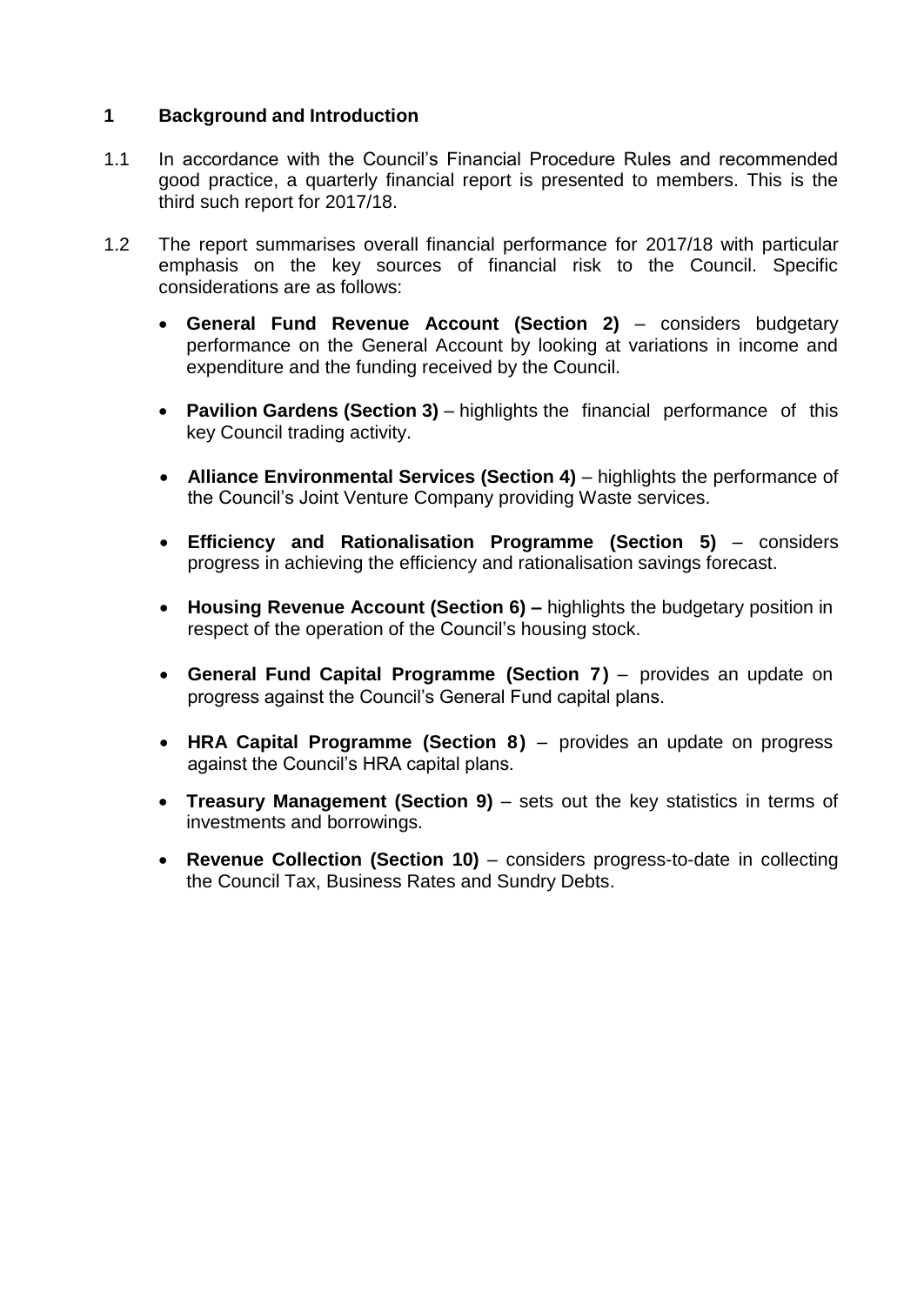#### **2. General Fund Revenue Account**

2.1 This section of the report considers the financial performance of the General Fund Revenue Account against budget by looking at variations in income and expenditure and funding received by the Council.

| <b>Service</b>                          | 2017/18 Budget | <b>Projected</b><br><b>Outturn</b><br>2017/18 | <b>Variance</b> |
|-----------------------------------------|----------------|-----------------------------------------------|-----------------|
|                                         | £              | £                                             | £               |
| Alliance Management Team                | 67,020         | 59,000                                        | (8,020)         |
| Audit                                   | 10,240         | 10,240                                        |                 |
| <b>ICT</b>                              | 610,790        | 610,790                                       |                 |
| <b>Human Resources</b>                  | 91,980         | 74,980                                        | (17,000)        |
| <b>Member Services</b>                  | 201,830        | 177,650                                       | (24, 180)       |
| <b>Property Services</b>                | 1,202,110      | 1,391,120                                     | 189,010         |
| <b>Benefits</b>                         | (169, 590)     | (190, 590)                                    | (21,000)        |
| <b>Planning Applications</b>            | (377, 890)     | (490, 230)                                    | (112, 340)      |
| <b>Building Control</b>                 | (85, 730)      | (133, 730)                                    | (48,000)        |
| <b>Customer Services</b>                | 148,890        | 123,890                                       | (25,000)        |
| <b>Legal Services</b>                   | 30,510         | 15,510                                        | (15,000)        |
| <b>Electoral Services</b>               | 96,470         | 36,470                                        | (60,000)        |
| Licensing and Land Charges              | (336, 520)     | (335, 370)                                    | 1,150           |
| Regeneration                            | 197,530        | 207,640                                       | 10,110          |
| <b>Communities and Cultural</b>         | 263,640        | 336,960                                       | 73,320          |
| <b>Housing Strategy</b>                 | 212,530        | 120,640                                       | (91, 890)       |
| Transformation                          | 21,750         | 23,580                                        | 1,830           |
| <b>Community Safety and Enforcement</b> | 137,360        | 122,360                                       | (15,000)        |
| Finance, Income and Procurement         | (146, 800)     | (103, 300)                                    | 43,500          |
| Corporate Finance*                      | 6,364,420      | 6,021,260                                     | (343, 160)      |
| <b>Waste Collection</b>                 | 1,803,580      | 1,820,470                                     | 16,890          |
| <b>Street Scene</b>                     | (9, 170)       | (39, 580)                                     | (30, 410)       |
| Leisure Services                        | 461,000        | 421,210                                       | (39, 790)       |
| Horticulture                            | (519, 780)     | (482, 770)                                    | 37,010          |
| <b>Visitor Services</b>                 | (1, 147, 730)  | (1,070,060)                                   | 77,670          |
| <b>Environmental Health</b>             | (3,080)        | (10, 320)                                     | (7, 240)        |
| Housing **                              |                |                                               |                 |
| <b>Net Total of Services</b>            | 9,125,360      | 8,712,820                                     | (407, 540)      |
| Net Interest                            | 1,360,510      | 1,377,510                                     | 17,000          |
|                                         | 10,485,870     | 10,095,330                                    | (390, 540)      |
| Funding<br>: external                   | (9,932,300)    | (10, 739, 700)                                | (807, 400)      |
| : reserves - contribution/(use)         | (553, 570)     | (616, 390)                                    | (62, 820)       |
|                                         |                |                                               |                 |
| <b>Projected (Surplus)/Deficit</b>      |                | (1, 260, 760)                                 | (1, 260, 760)   |

\* Staff budgets are currently budgeted within Corporate Finance (except for Pavilion Gardens staff which for operational reasons is included within Visitor Services). Staff budgets/actuals are to be redistributed to Services from 2018/19

\*\* The Council's Housing management costs are charged to the Housing Revenue Account

2.2 A revenue budget of £10,485,870 was set for 2017/18. The table above shows how this budget has been allocated to services and also reflects: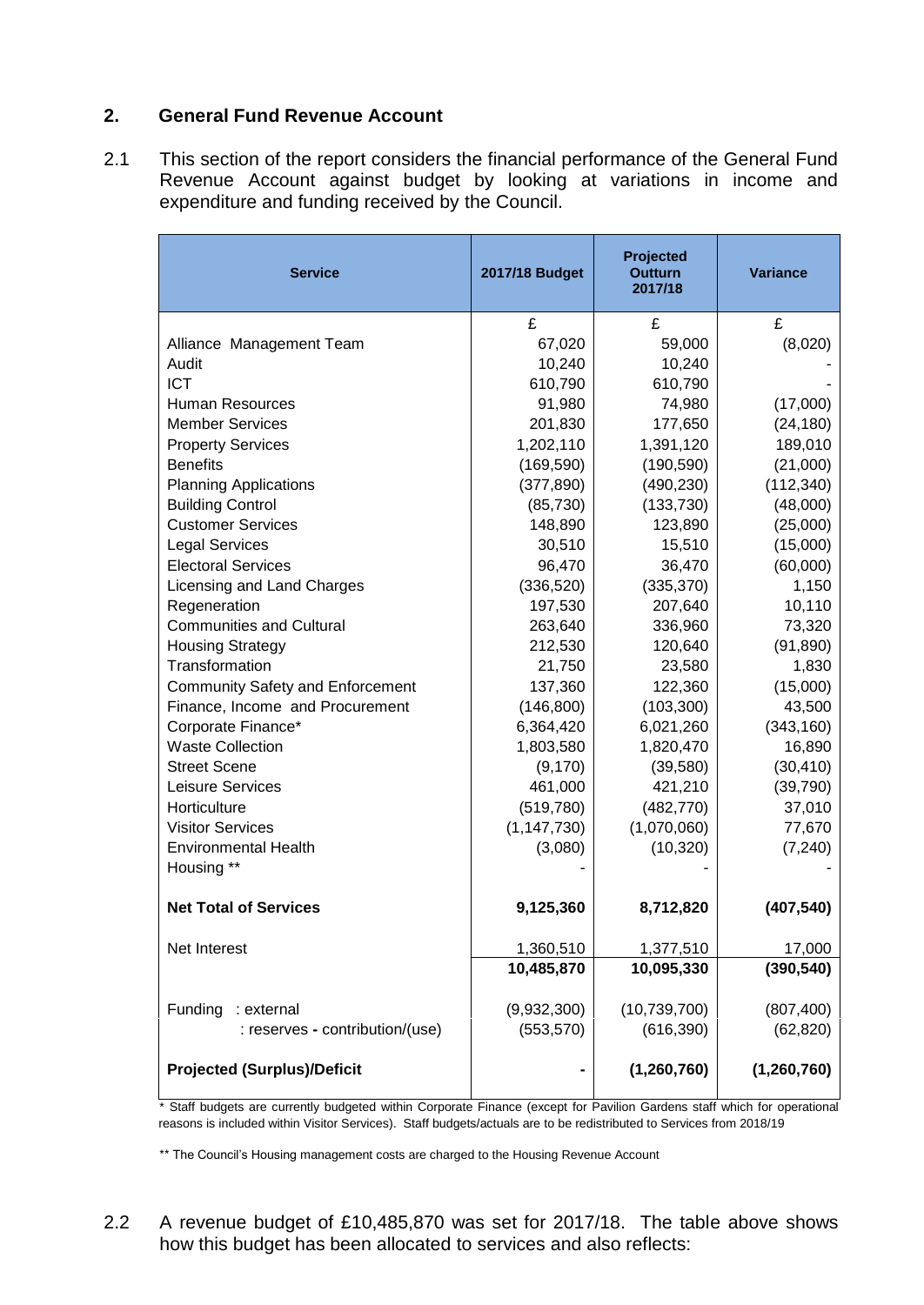- The combination of the former Chief Executive and Executive Director services under the Alliance Management Team heading.
- The creation of a Corporate Finance service to record those budgets formerly included within Finance, Income and Procurement but not under the direct control of that service – for example the efficiency programme targets.
- That Corporate Finance currently includes budgeted staff costs, though the intention is that they will be allocated to services during the course of the year.
- 2.3 The Quarter Three projected outturn on the General Fund Revenue Account for 2017/18 is £9,225,110. This represents a projected surplus for the year of £1,260,760.
- 2.4 There are three services with a projected significant overspend:
	- Property (£189,010 overspend); A £10,000 saving on utility costs is more than offset by a series of budgetary pressures. The national revaluation of nondomestic rateable values saw the Council's business rates bill increase by £30,000. A review of the rent paid by the Authority for the Waterswallows depot has resulted in an in-year increase of £10,000 plus a backdated charge of the same amount. Income from industrial units is depressed by £15,000 owing to tenant vacancies. The most significant pressure on the service budgets is a projected £134,000 overspend on repairs. However owing to the nature of some of the repairs it is proposed that the Authority's earmarked Health and Safety reserve is used to meet the additional costs to the value of some £83,000.
	- Communities and Cultural (£73,320 overspend); A significant element of service activity relates to projects that cover a number of years and are supported and part funded by third parties. 2017/18 has seen activity on a number of projects where funding was received in previous years and held in earmarked reserves. Some £85,000 of these reserves have been identified as available to fund in year activities.
	- Visitor (£77,670 overspend); The car parking service is generating a £15,000 surplus mainly from increased usage. Other areas however are suffering increased budgetary pressures. Poor occupancy levels at Glossop Market are expected to result in a £28,000 overspend. As reported at Section 3 below, a £68,000 overspend is projected for Pavilion Gardens. This is down in equal part to reduced room hire, with the closure of the Octagon, and an overall reduction in trading activity.
- 2.5 There are four services with a projected significant underspend;
	- Planning Applications (£112,340 underspend): Robust income levels are outstripping some smaller areas of budgetary pressure. The positive position is driven by a relatively small number of applications received for significantly large development sites.
	- Electoral Services (£60,000 underspend): The service budgets to make an annual contribution in to an earmarked reserve in order to smooth the costs of the council's elections over the term of the administration. The budgeted underspend to fund this contribution for 2017/18 is £40,000. A further £20,000 underspend is anticipated as a result of the costs relating to individual elector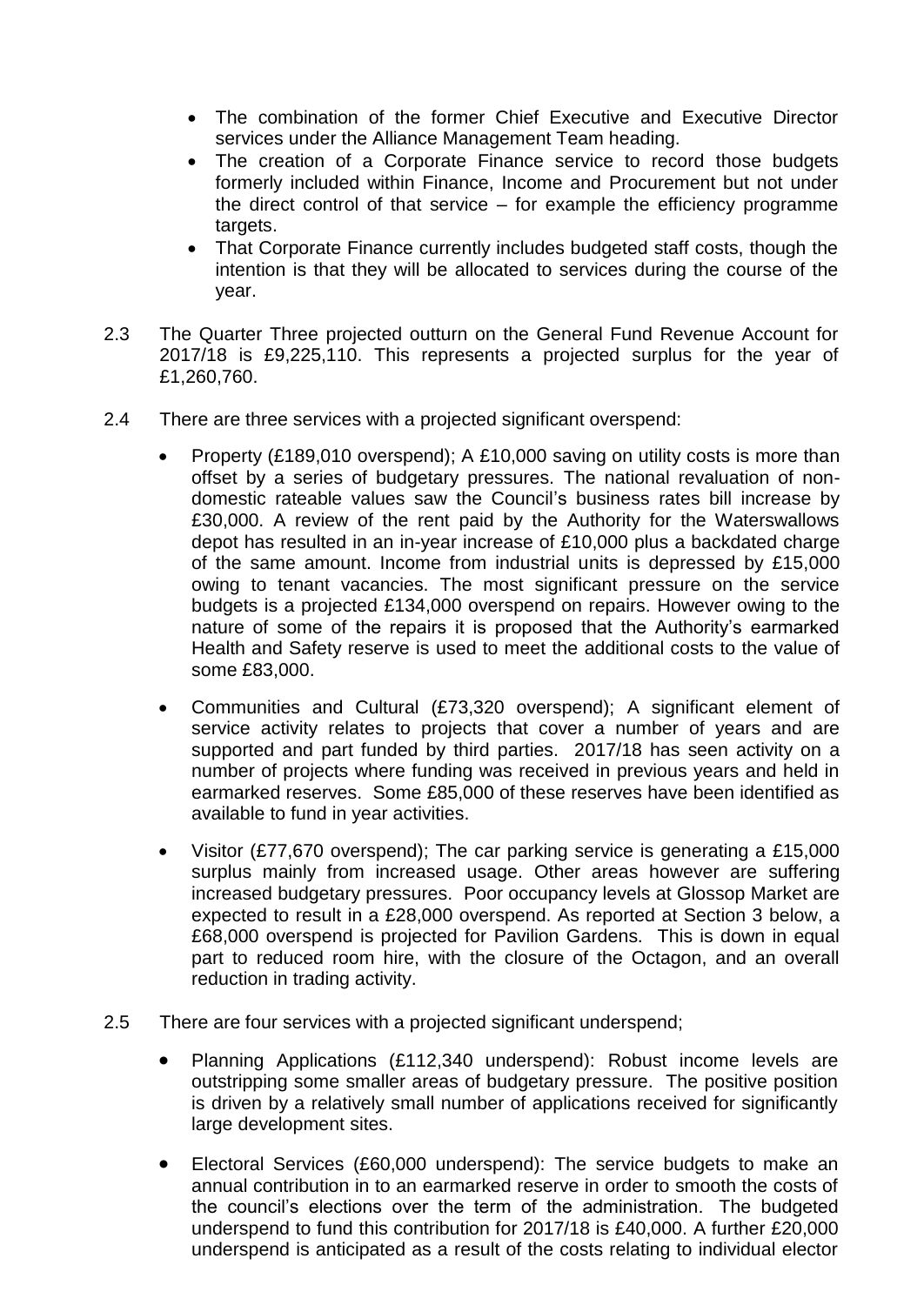registration currently being below the level of funding received from central government in the form of specific grant.

- Housing Strategy (£91,890 underspent): Some £94,000 in Government grants have been received in year to support actions to be taken by the Authority in response to the Homelessness Reduction Act. The majority of initiatives identified under the Authority's Homelessness Strategy will take place next year. It will be necessary therefore to carry forward a significant proportion of this funding as an earmarked reserve.
- Corporate Finance (£343,160 underspend): Corporate Finance records the Authority's performance against its efficiency savings target and the consolidation of savings against corporate budgets such as for employee costs. This "cashing-up" exercise is currently predicting a £349,000 underspend.
- 2.6 There is a predicted £17,000 overspend on net interest costs which is detailed in section 9.
- 2.7 The level of funding anticipated for the year is above that budgeted due to the following:

## *External Funding:*

Funding from local taxpayers and government grants was budgeted at £9,932,300 for 2017/18. The amount now anticipated to be credited to the year is £807,400 greater:

Business Rates Retention (£807,400):

- An increase of £130,520 in the level of retained business rates is anticipated owing to increases in business rates income. This was not assumed in the budget because of uncertainties surrounding the 2017 revaluation and appeals provision.
- Following new information provided by the Valuation Office Agency, the DCLG has adjusted the tariff payable on business rates for the year for all Councils. This has had a negative effect for this Council and decreases the level of retained business rates by £19,200.
- An increase of £513,900 is anticipated resulting from S31 grants to fund the new reliefs not known at the budget setting stage for Local Discretionary Relief, Supporting Small Businesses, Pub Relief and the change in thresholds on Small Business Rate Relief. These grants are credited to the General Fund in the year but the associated reliefs have the opposite effect of increasing the Collection Fund deficit to be distributed in the following year.
- The levy payable, on business rates retention, to the pool is expected to be reduced by £282,180. In addition to the effect of awarding additional reliefs as described above, the level of business rates income collectable has fallen following the resolution of appeals relating to purpose built doctors surgeries; and an increase in the level of provision required overall for both the existing appeals and the assumed reduction in RV on current year liabilities which will result from appeals in future years.
- The overall variance in Business Rates Retention continues to be subject to change over the remaining periods with fluctuations in business rates appeals as the 2010 outstanding appeals are heard.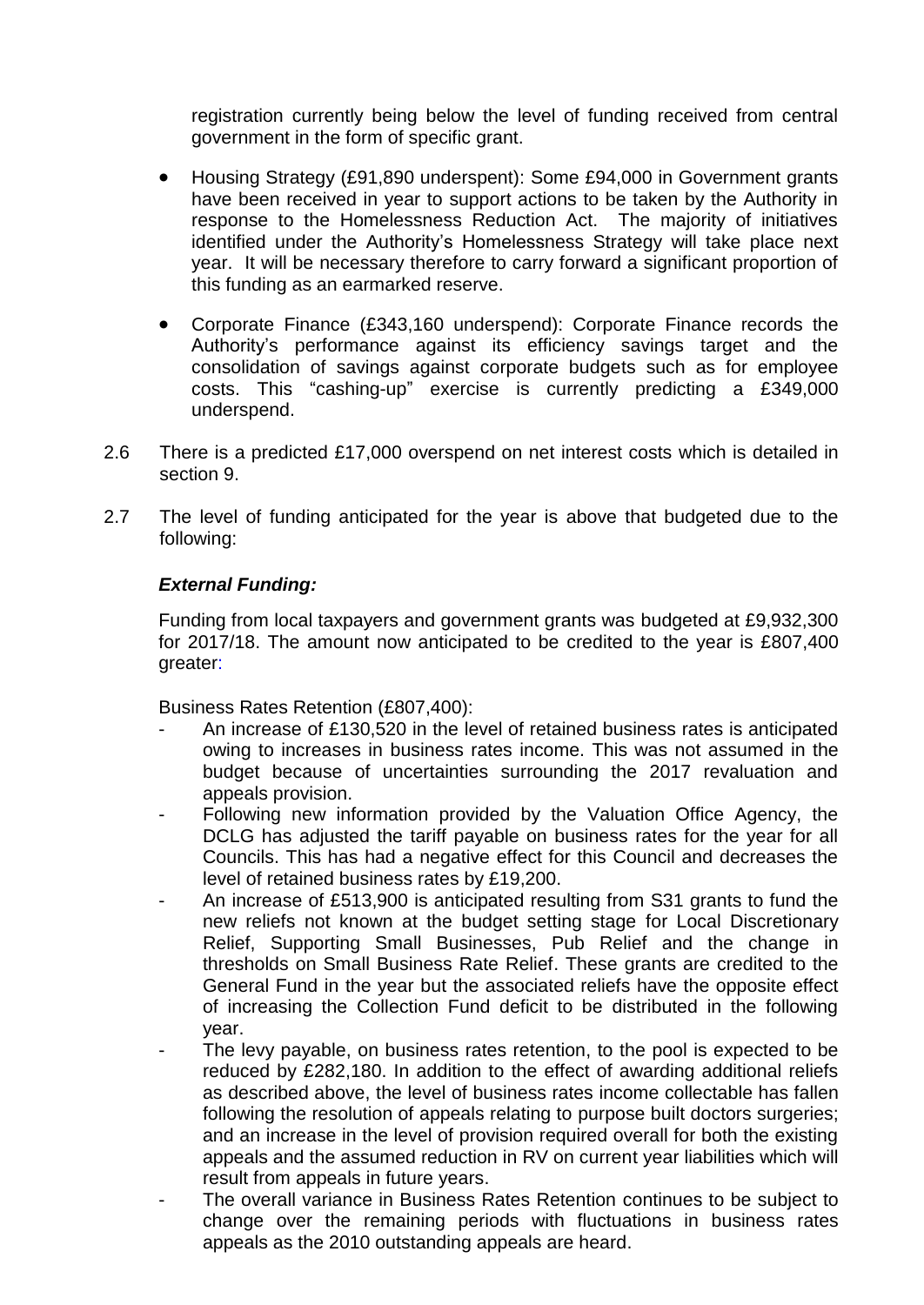Owing to the reduction in NNDR income in the year, the forecast gain as a member of the Derbyshire Business Rates Pool has been reduced from £200,000 to £100,000. This assumes that all other members of the pool have no changes to their expected contributions. The forecasts for the Pool continue to be monitored by the Pool Lead; Derby City Council. The actual outturn will depend upon the performance of every pool member. Therefore this element of the business rates retention income is subject to change.

#### **In line with the Medium Term Financial Plan requirements, any surplus against budget will need to be earmarked to support the increased deficit in 2018/19 as a result of accounting for business rates appeals and reliefs.**

#### *Use of Earmarked Reserves:*

At the third quarter stage the Authority is anticipating its net use of reserves for the year to be £62,820 above the £553,570 originally budgeted;

- **Property Services £83,410 use:** the cost of resolving urgent health and safety works at the Council's properties is to be covered out of this reserve
- **Electoral Services £40,000 contribution:** this is a budgeted annual contribution in to a reserve earmarked to spread the cost of the Borough's elections over the term of a council.
- **Communities and Cultural Services £85,570 use:** To facilitate the fact that many of the service's projects take place in a different year to when the funding is received, earmarked reserve are used to carry funds between years. The use of these reserves reflects the activities being progressed by the service in 2017/18.
- **Housing Strategy £82,890 contribution:** The Authority has received significant funding from Central Government towards the cost of satisfying the requirements of the Homelessness Reduction Act. As the majority of actions will only come into effect after the financial year end an earmarked reserve is to be used to carry the funding forward to future years.
- **Finance, Income and Procurement / Customer Services £35,000 use:** the cost of using an external agency to clear a backlog of council tax work items and benefit applications is to be funded out of a reserve created from Government funding received in prior years.
- Leisure Services £13,810 contribution: a number of grants and contributions received in the year will be placed into reserve for future specific sport and leisure related projects.
- **Horticulture £4,460 reduced use:** works on recreation grounds and open spaces are part funded each year by drawing down on Section 106 monies previously received from Developers as part of their planning obligations. Only £2,090 of the £6,550 originally budgeted is now likely to be applied in 2017/18.

#### **3. Pavilion Gardens**

- 3.1 This section of the report details the financial performance of the trading activity at Pavilion Gardens. The Pavilion Gardens trading results are included in the General Fund Revenue Account.
- 3.2 The 2017/18 budget is a net cost of £293,700. At the end of the second quarter the projected outturn on the Pavilion Gardens Trading Statement is £68,040 in excess of budget. This reflects a £33,040 downturn in trading income in the year to date plus a £35,000 loss against room hire revenues.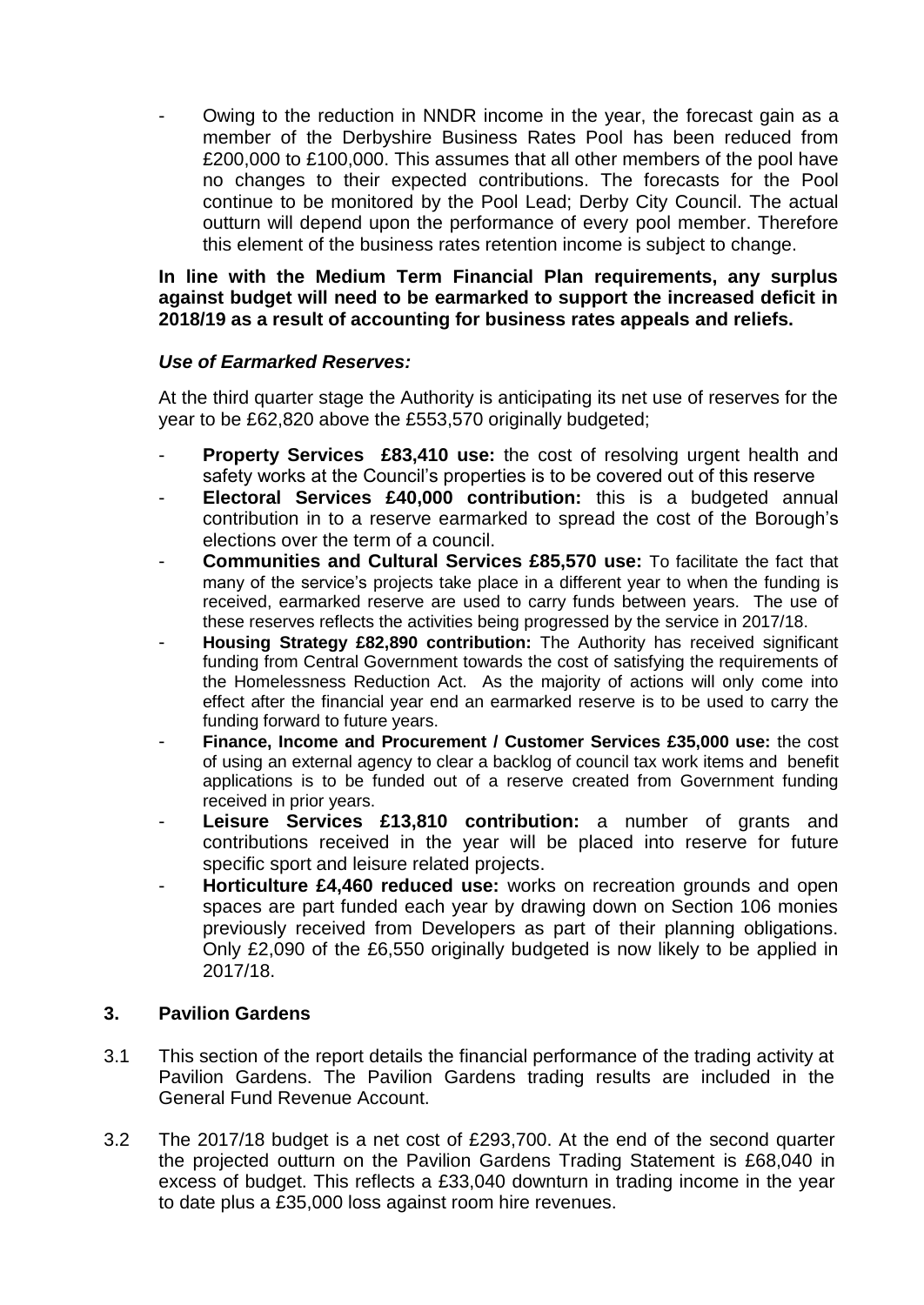3.3 The table below summarises the financial performance of the six separate trading activities – Pavilion Café, Coffee Area, Tourist Information Centre (TIC) & Retail Area, Events, Outside Areas and Functions – in the Pavilion Garden

| <b>Description</b><br><b>Projected Outturn 2017/18</b> |                  |                       |                 |               |                |                 | Projected      | Variancel                   |           |
|--------------------------------------------------------|------------------|-----------------------|-----------------|---------------|----------------|-----------------|----------------|-----------------------------|-----------|
|                                                        | Pavilion<br>Café | <b>Coffee</b><br>Area | TIC &<br>Retail | <b>Events</b> | <b>Outside</b> | <b>Function</b> | <b>Outturn</b> | <b>Budget</b>               |           |
| Income                                                 | (563, 210)       | (199,270)             | (163, 290)      | (190, 020)    | (46,010)       | (146, 710)      |                | $(1,308,510)$ $(1,454,030)$ | 145.520   |
| Expenditure                                            | 678,550          | 305.610               | 234.000         | 239.320       | 54,630         | 158.140         | 1,670,250      | 1.747.730                   | (77, 480) |
| Net Cost /<br>(Contribution)                           | 115,340          | 106.340               | 70.710          | 49,300        | 8,620          | 11,430          | 361,740        | 293.700                     | 68,040    |

| <b>Description</b>                  |                                                                                                                           |                       |               | <b>Outturn 2016/17</b>            | 2016/17             | Variance              |           |                                                      |         |
|-------------------------------------|---------------------------------------------------------------------------------------------------------------------------|-----------------------|---------------|-----------------------------------|---------------------|-----------------------|-----------|------------------------------------------------------|---------|
|                                     | <b>Outside</b><br><b>Function</b><br>Pavilion<br><b>Coffee</b><br>TIC &<br><b>Events</b><br><b>Retail</b><br>Café<br>Area |                       | <b>Budget</b> |                                   |                     |                       |           |                                                      |         |
| Income<br>Expenditure               | (667, 730)<br>744.280                                                                                                     | (185, 260)<br>289.620 | 240,460       | $(172, 840)$ (225,720)<br>270.710 | (44, 820)<br>94.770 | (105, 700)<br>124.310 | 1.764.150 | $(1,402,070)$ $(1,290,550)$ $(111,520)$<br>1.652.500 | 111.650 |
| <b>Net Cost /</b><br>(Contribution) | 76.550                                                                                                                    | 104.360               | 67,620        | 44.990                            | 49,950              | 18.610                | 362.080   | 361.950                                              | 130     |

3.4 The following should be noted:

- Pavilion Café Trading activity derives from the Café during the normal opening hours of the business between 9.30am and 5pm (and later during the Festival Season in July and August)
- Coffee Area Trading Activity driven from the Coffee Bar.
- Tourist Information Centre (TIC) and Retail Area Trading activity driven from the Retail area (including gallery Rental and artists' commission) and the Tourist Information Centre)
- Events Trading activity driven from room hire bookings, in-house events and fairs
- Outside Trading activity driven from the miniature train and Lakeside Kiosk.
- Functions –Trading activity in respect of food and drink driven from private bookings.

## **4 Alliance Environmental Services**

- 4.1 Alliance Environmental Services (AES) is a company created with a vision to deliver waste, street cleansing and grounds maintenance services in the High Peak and Staffordshire Moorlands areas. The company has three shareholders: High Peak Borough Council, Staffordshire Moorlands District Council and Ansa, which is a wholly owned subsidiary of Cheshire East Council.
- 4.2 Phase 1 of the transfer of services commenced on 7th August 2017 to deliver High Peak Borough Council waste collection services. This followed the end of the previous contract with Veolia Environmental Services.
- 4.3 AES has provided management accounts as at 31st December 2017 to forecast the outturn for 2017/18, which includes the period from the commencement of the company on 7th August to 31st March 2018. The company is reporting a forecast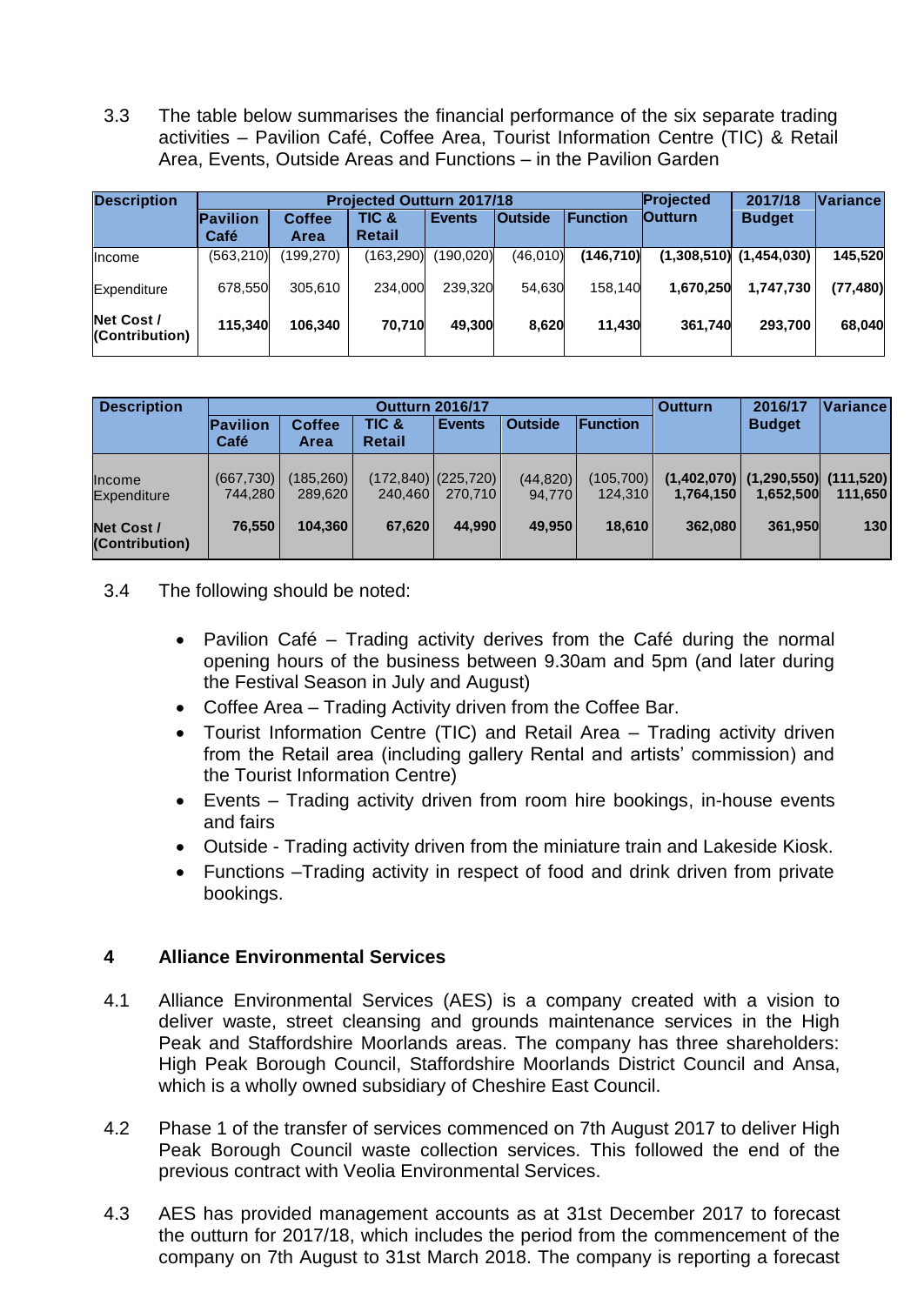profit of £134,827 before year 1 savings payable to HPBC, which is an improved position of £96,693 against the budget. A summary of the performance and the variances against the budget is shown in the table below:

| 2017-18                           | <b>Budget</b>  | <b>Forecast</b><br><b>Outturn</b> | <b>Variance</b> |                                                                                                                                                                                            |
|-----------------------------------|----------------|-----------------------------------|-----------------|--------------------------------------------------------------------------------------------------------------------------------------------------------------------------------------------|
| <b>Contract Fee</b>               | (E1, 818, 854) | (E1, 818, 854)                    |                 | Payable by HPBC                                                                                                                                                                            |
| <b>Risk Plan</b>                  | (E127,000)     | (E83, 535)                        | £43,465         | Reduction in anticipated Risk Items payable on contract<br>fee: lower pension costs and reduced use of spare<br>vehicles; partially offset by potential increase in Pension<br><b>Risk</b> |
|                                   |                |                                   |                 | Net £44k from improved recycling income;                                                                                                                                                   |
| Other Income                      | (E325,907)     | (E381, 156)                       | (E55, 249)      | Net £6k additional workshop income (offset by reduction<br>in fuel rechargeable to HPBC);                                                                                                  |
|                                   |                |                                   |                 | £5k additional contribution to setup costs incurred by AES,<br>chargeable to Ansa.                                                                                                         |
| <b>Turnover</b>                   | (E2, 271, 761) | (E2, 283, 545)                    | (E11, 784)      |                                                                                                                                                                                            |
|                                   |                |                                   |                 | £80k reduction resulting from removal of Round K4 plus<br>spare vehicle.                                                                                                                   |
| <b>Cost of Sales</b>              | £1,940,875     | £1,855,286                        | (E85,589)       | £21k reduction in haulage costs - improved payload on<br>recycling disposal;                                                                                                               |
|                                   |                |                                   |                 | £7k net increase in salary/ pension costs;                                                                                                                                                 |
|                                   |                |                                   |                 | £9k increased PPE and bin stock costs                                                                                                                                                      |
| Charges levied by                 |                |                                   |                 | £2.5k reduction on Ansa charges on vehicle overheads;                                                                                                                                      |
| Ansa                              | £74,345        | £77,018                           | £2,673          | £5k increased costs on external support (management/<br>admin/HR).                                                                                                                         |
|                                   |                |                                   |                 | £6k net saving on vacant admin post covered by Ansa<br>admin support;                                                                                                                      |
| Administrative<br><b>Expenses</b> | £218,407       | £216,414                          | (E1,993)        | £2k additional payroll bureau costs - delayed migration to<br>monthly payroll originally expected November 2017, now<br>January 2018;                                                      |
|                                   |                |                                   |                 | £2k other miscellaneous increased expenditure.                                                                                                                                             |
| (Profit)/ Loss                    | (E38, 134)     | (E134, 827)                       | (E96, 693)      |                                                                                                                                                                                            |
| Y1 pro-rata savings               | £64,930        | £64,930                           |                 |                                                                                                                                                                                            |
| payable to HPBC                   |                |                                   |                 |                                                                                                                                                                                            |
| <b>Net (Profit)/Loss</b>          | £26,796        | (E68, 987)                        | (96, 693)       |                                                                                                                                                                                            |

- 4.4 The contract fee payable by HPBC of £1,818,854 has increased from the original estimate by £140,474 largely due to additional costs for short-term vehicle hire to deliver the Waste Service – which are offset in 2017/18 by savings developing from the wider waste service (see 4.7). There is a commitment from all parties to commence procurement of the vehicles for a more long-term cost effective solution.
- 4.5 In addition to the contract fee, 'risk items' of £127,000 were added to recognise that there were several areas of potential cost increases arising from the company set-up. These included the need to cover vacancies; the provision of spare vehicles; fuel cost; and additional pension costs. These are being monitored during the year and will only be payable if the additional costs come to fruition. The current forecast shows that at this stage £83,535 of these risk items remain: this includes an increased risk in pension costs of £23,500 arising from information from the actuary regarding an increase in the rate of the employer cost of LGPS.
- 4.6 The savings plan for year one of the AES joint venture partnership included £100,000 comprising £65,000 from waste operating efficiencies and £35,000 from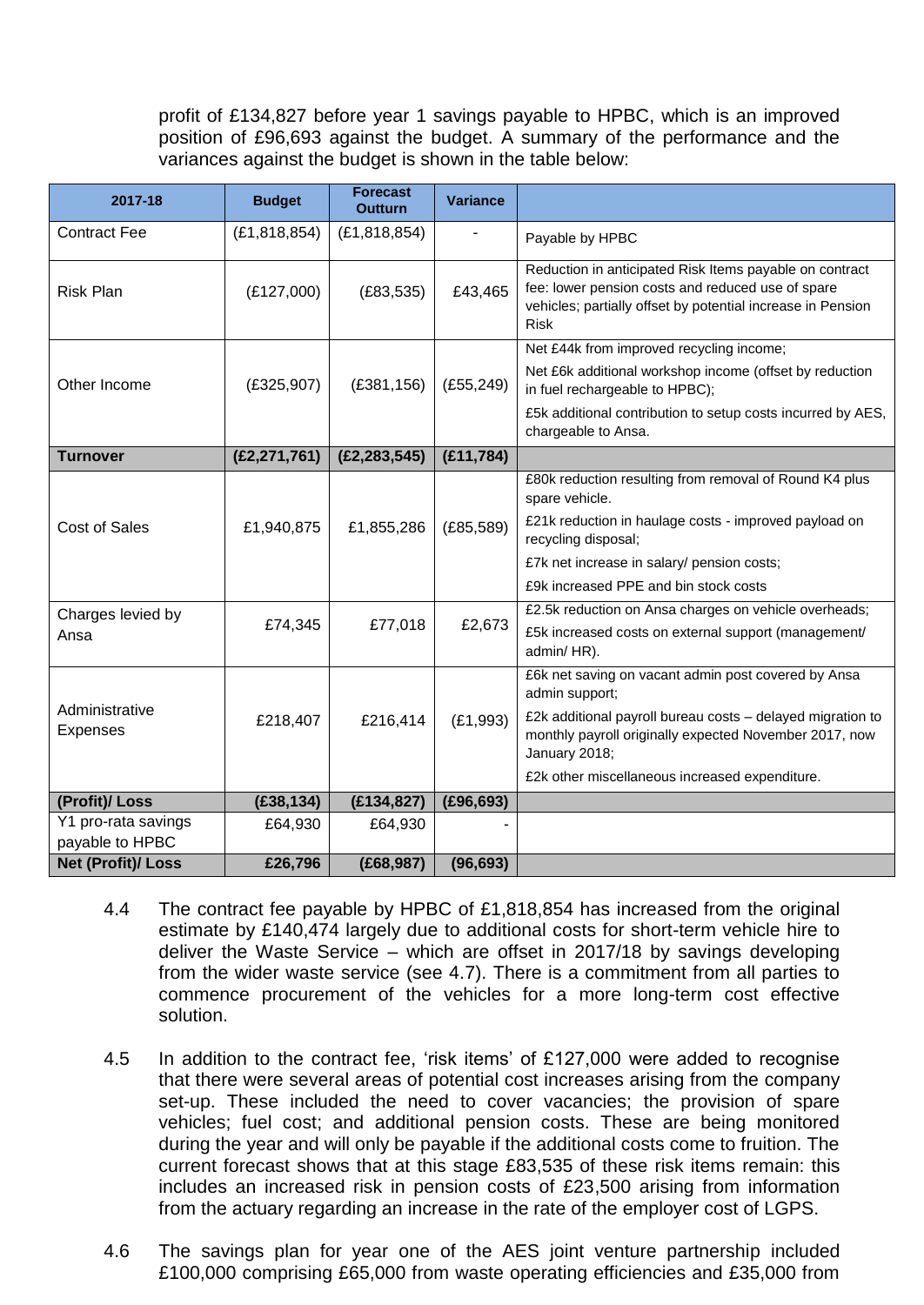waste management savings. The pro-rata amount of these savings applicable from August 2017 to March 2018 is £64,930. This is to be paid to the Council at the end of the year.

4.7 The net additional costs, after the reimbursement of savings as a contribution to the efficiencies programme, are largely offset by other underspends in the wider waste service not related to AES. These include improved domestic recycling income and reduced trade waste disposal costs.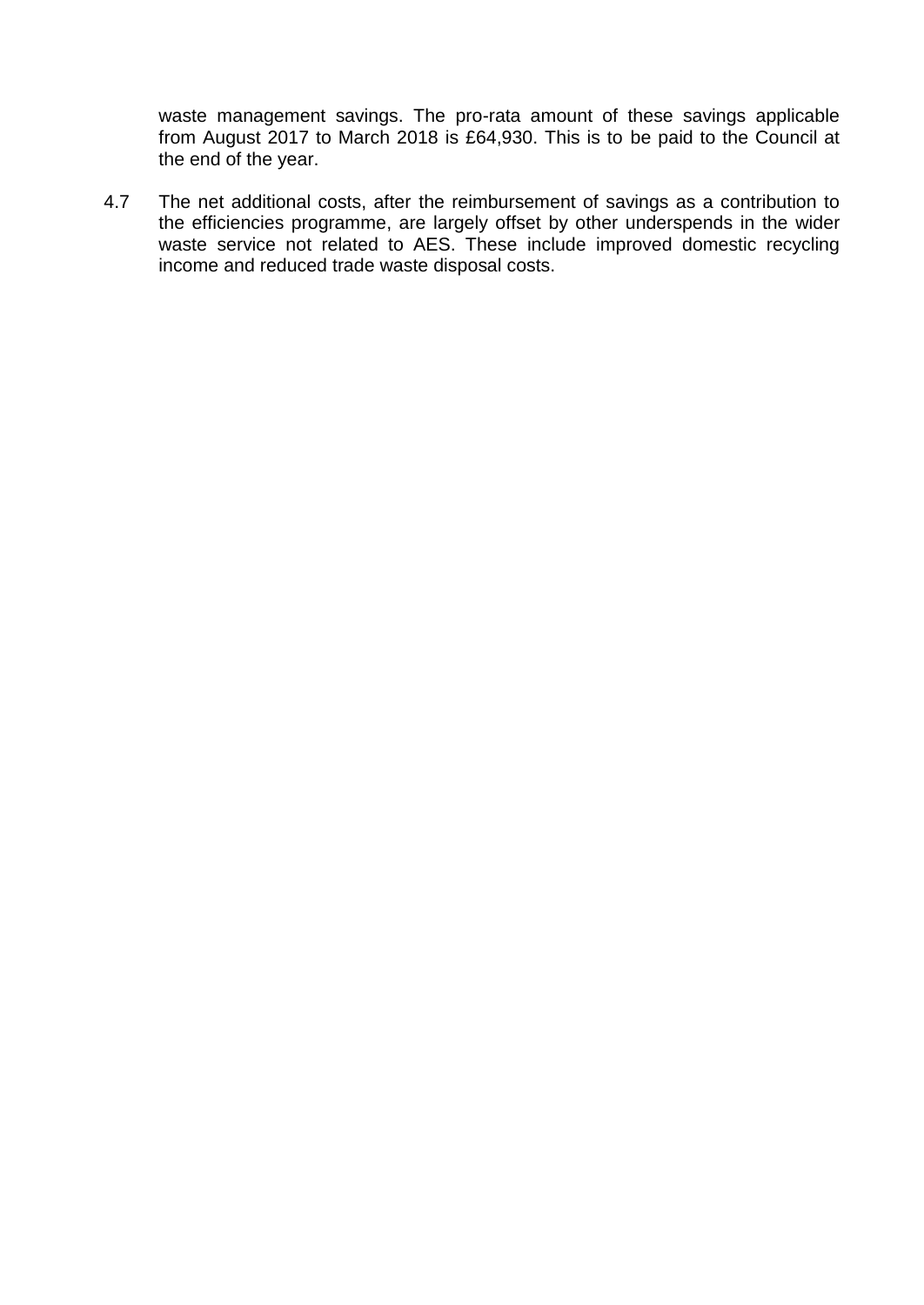## **5 Efficiency and Rationalisation Programme**

- 5.1 This section of the report considers the financial performance of the Council's Efficiency and Rationalisation Programme in 2017/18.
- 5.2 The Council's Medium-Term Financial Plan (approved in February 2017) included a new four-year (2017/18 – 2020/21) Efficiency and Rationalisation Strategy targeting savings of £2.1 million. This is required to balance the forecast budget deficit position of £1.7m and also the carry forward of unachieved efficiencies from 2016/17 of £0.4m.
- 5.3 The new Efficiency and Rationalisation Strategy will have the effect of both reducing expenditure and increasing income. The need to grow income is now more of a priority as the Council moves more towards being self-financing. The strategy has been developed with the underlying principles of protecting frontline service delivery. It is also intended that the strategy is a tool to enable the Council to ensure that its service spending is determined by the established priorities set out in the Corporate Plan.
- 5.4 The programme has five areas of focus:-
	- **Major Procurements -** There is the opportunity to focus attention on a number of large service functions which are currently provided by an external contractor / supplier. A number of significant contracts are coming to an end. This will also allow a fundamental review of these services with proper consideration of the current financial constraints. The contract commitments have sometimes restricted the opportunity to align services across the alliance with High Peak. The individual projects will focus on Waste Collection & Environment Services, Leisure Management and Facilities Management
	- **Asset Management Plan –** continuation of the existing priority of rationalising the Council's asset base with a focus around priorities in order to allow for the necessary capital investment
	- **Growth –** development of a clear focus upon housing and economic growth based upon the established Local Plan.
	- **Income Generation** focus on increasing the yield from existing sources on income and a drive towards identifying new sources of income
	- **Rationalisation**  a commitment to reducing expenditure on non-priority areas of spend e.g. management arrangements, channel shift, non-statutory services
- 5.5 The 2017/18 budget provides for the achievement of £310,000 of such savings in year – with a significant focus on income generation, major procurements and management structure review.
- 5.6 At the end of Quarter 3, £225,250 has been taken against the overall Efficiency programme relating to management savings, the impact of channel shift, additional income, procurement savings and postage and print savings. The Council is on course to meet the overall savings requirements for the year.
- 5.7 In addition there are a number of vacant staff posts to be reviewed (in line with the service review process and as a result of other efficiency projects) which will potentially contribute to the overall efficiency programme (see section 2.5). This review may give rise to over-achievement of the in-year efficiency target.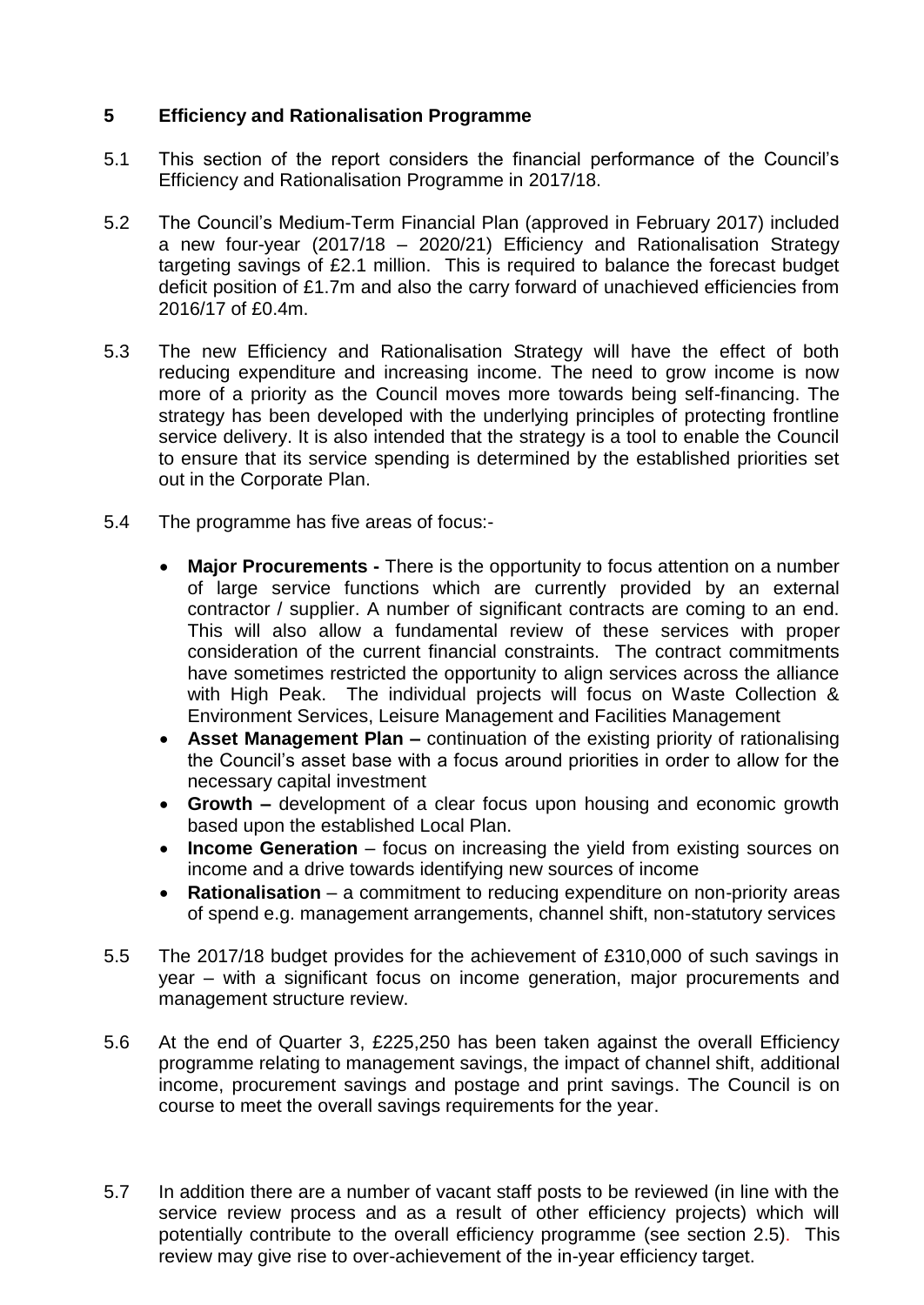5.8 The authority carries a reserve of £100,000 earmarked to support the strategy which can be drawn on to offset any remaining one-off and short term costs from the service review process and consequent shortfall against the 2017/18 efficient target. This requirement will be monitored throughout the year.

*HRA – Financial Improvement Plan*

- 5.9 The HRA Improvement Plan was presented alongside the MTFP in February 2017, and identified £1.2m in savings to be achieved over a four year period in order to address the budget shortfall of £770,000 by 2020/21 and ensure the HRA 30-year business plan is financial sustainable.
- 5.10 The 2017/18 savings target was set at £625,000. At the Quarter 3 stage, approximately £659,310 in ongoing savings have been realised, with other in-year underspends resulting in an overall projected surplus of £1,014,989 (see section 6).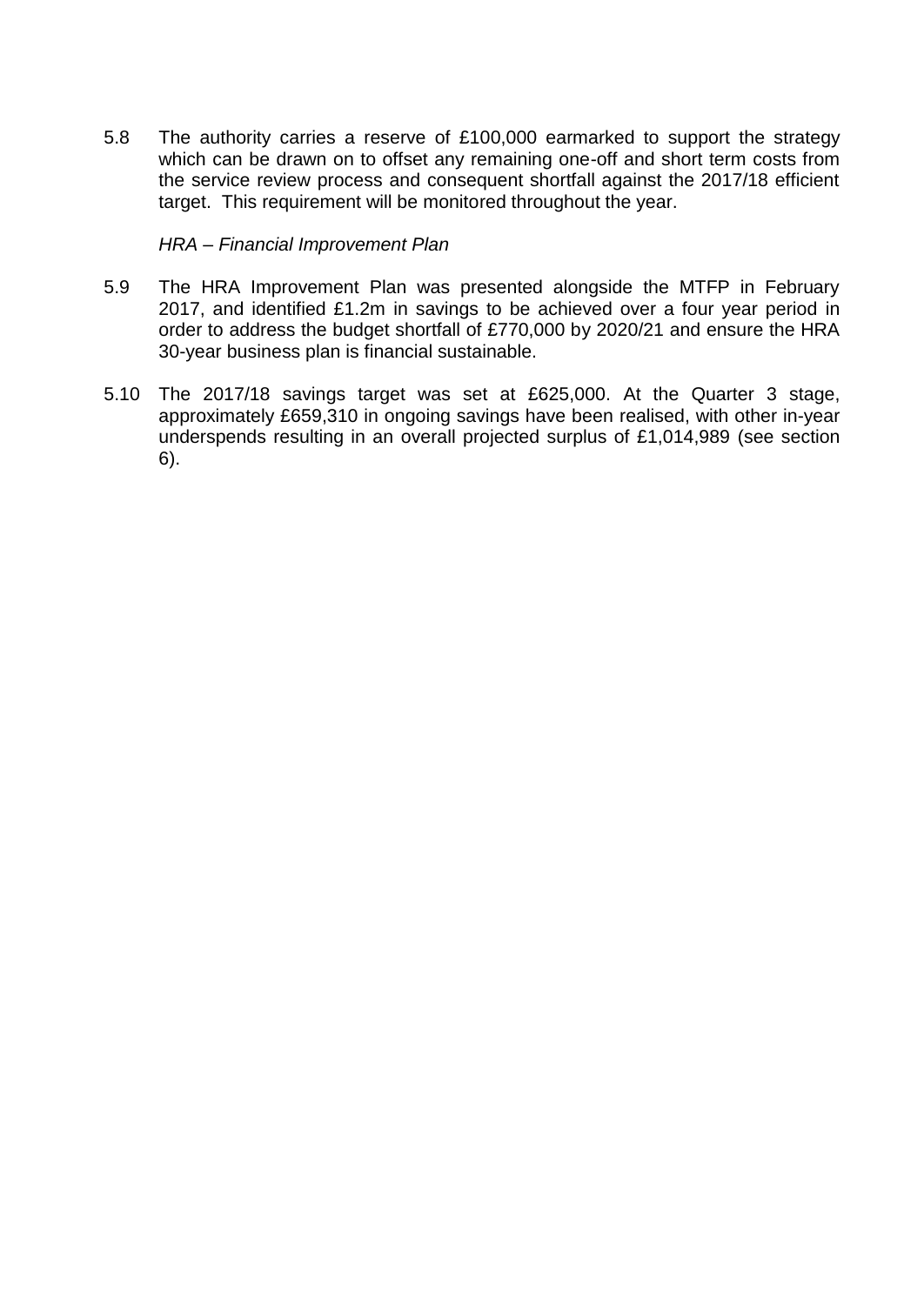## **6 Housing Revenue Account (HRA)**

- 6.1 This section of the report considers the financial performance of the Council's Housing Revenue Account and highlights the budgetary position in respect of the operation of the Council's housing stock.
- 6.2 The 2017/18 Housing Revenue Account budget was originally set to produce a surplus of £57,000. The Chief Financial Officer has, in accordance with Financial Procedure Rules, authorised the roll forward of £211,200 in unused budgets from 2016/17 to facilitate delayed capital works to complete a retaining wall at Alma street and replace a commercial boiler in Hartington Gardens. This brought the 2017/18 budget to £154,200.
- 6.3 Projected expenditure on the Housing Revenue Account for 2017/18, at the third Quarter stage, is £14,097,780 with estimated income at £15,112,770. This represents a surplus for the year of £1,014,990 (i.e. £1,169,190 below budget).

| <b>Housing Revenue Account</b>        | 2017-18<br><b>Revised</b><br><b>Budget</b> | 2017-18<br><b>Expected</b><br><b>Outturn</b> | 2017-18<br><b>Variance</b> |
|---------------------------------------|--------------------------------------------|----------------------------------------------|----------------------------|
|                                       | £                                          | £                                            | £                          |
| <b>INCOME</b>                         |                                            |                                              |                            |
| <b>Dwellings Rents</b>                | (14, 495, 540)                             | (14, 473, 990)                               | 21,550                     |
| Non - Dwelling Rents & Other Income   | (617, 730)                                 | (638, 780)                                   | (21,050)                   |
|                                       | (15, 113, 270)                             | (15, 112, 770)                               | 500                        |
| <b>EXPENDITURE</b>                    |                                            |                                              |                            |
| Repairs & Maintenance                 | 3,912,300                                  | 3,829,980                                    | (82, 320)                  |
| Supervision & Management              | 2,757,970                                  | 2,752,010                                    | (5,960)                    |
| Rents, rates, taxes and other charges | 105,700                                    | 105,700                                      |                            |
| Savings Realised                      | 659,310                                    |                                              | (659, 310)                 |
| <b>Other Operating Expenditure</b>    | 692,360                                    | 689,960                                      | (2,400)                    |
| Depreciation & Impairment             | 2,099,030                                  | 2,099,030                                    |                            |
| Interest & Debt Management            | 3,381,630                                  | 3,302,600                                    | (79,030)                   |
| <b>Contribution to Capital</b>        | 1,659,170                                  | 1,318,500                                    | (340, 670)                 |
|                                       | 15,267,470                                 | 14,097,780                                   | (1, 169, 690)              |
| <b>Surplus(-)/Deficit</b>             | 154,200                                    | (1,014,990)                                  | (1, 169, 190)              |

- 6.4 The Council has a duty, in accordance with Part VI (Section 74) of the Local Government and Housing Act 1989, to maintain a "Housing Revenue Account" (HRA). By "ring -fencing' the HRA, the Council ensures that the management and maintenance of the Council's housing stock is funded from the income generated by rents and other related sources. The Council is required under Part VI (Section 76) to prevent a debit balance each year on the HRA by setting the appropriate budget and monitoring progress against that budget throughout the financial year. The surplus balance predicted by the Council at this third quarter stage will be transferred to reserves within the Housing Revenue Account.
- 6.5 There are no significant overspends to be noted at this stage.
- 6.6 There are four significant underspends to report at this stage.
	- Repairs and Maintenance (£82,320) this variance relates predominantly to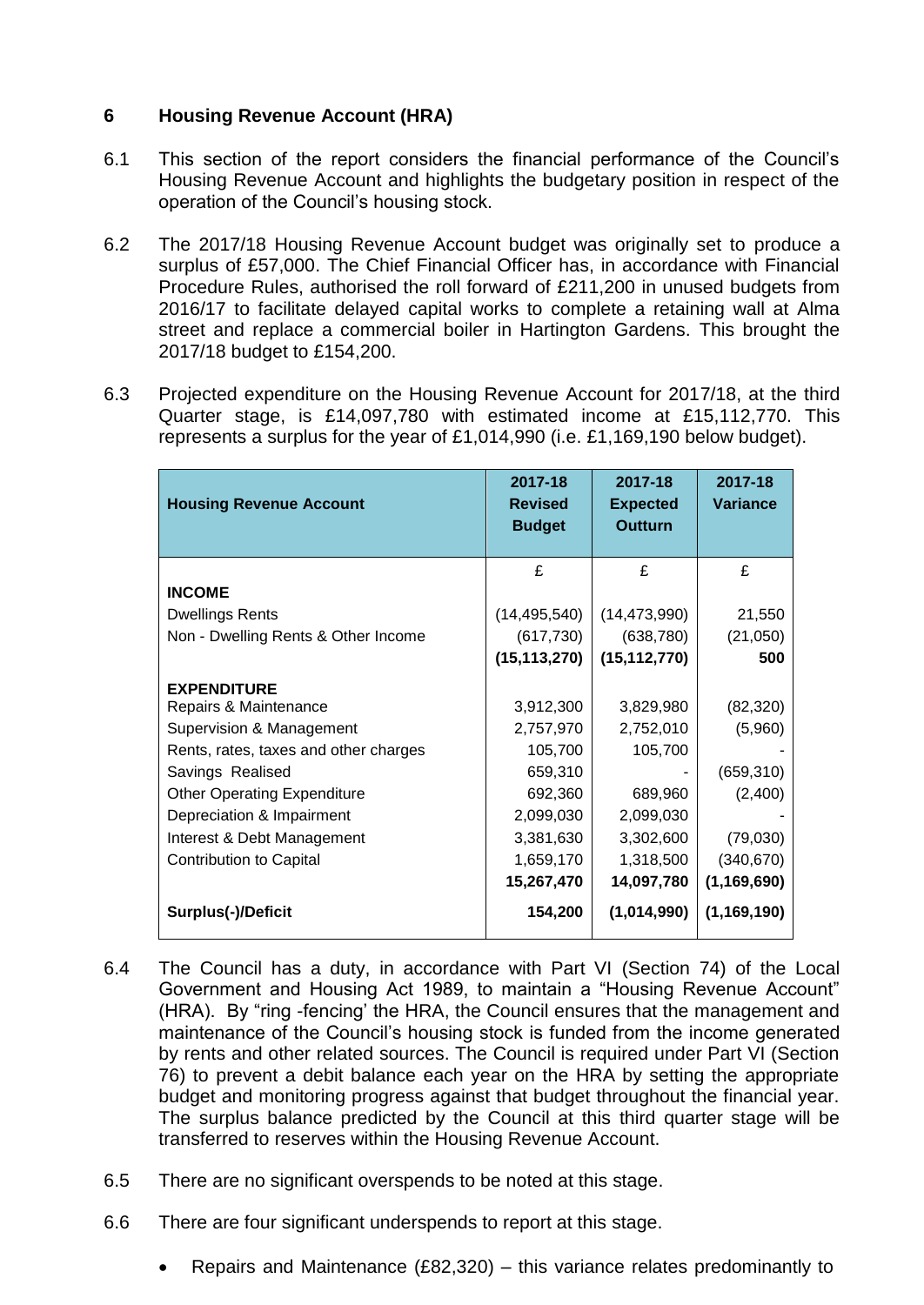lower than expected cyclical spend particularly related to ad hoc central heating repairs.

- Interest and Debt Management  $(E79,030)$  This underspend relates to a lower than anticipated borrowing charge following changes to profiled capital spend during the year; further details can be found in Section 9 below.
- Contribution to Capital (£340,669) This underspend is relates to delays in commencement and completion of a number of Capital Schemes and is reflective of the changes to the Capital programme detailed in Section 8 below.
- Savings Achieved (£659,310) The HRA Financial Improvement Plan included expected savings during 2017/18 of £625,000 - the actual savings to date have exceeded this target by £34,310. Savings have been achieved from salary costs following the service review process, the impact of channel shift, a review of tenancy arrangements, postage, print and stationery costs.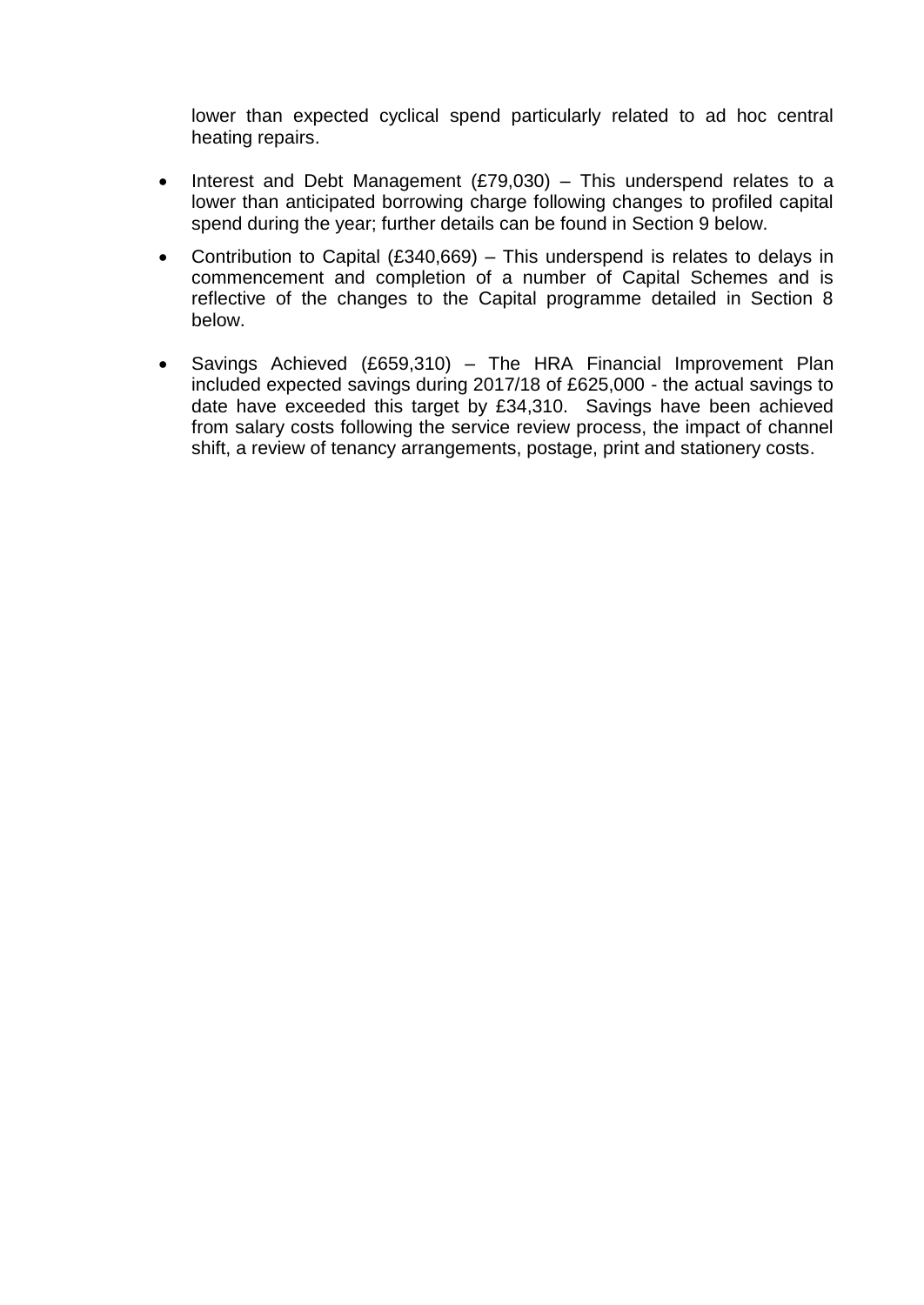## **7 General Fund Capital Programme**

- 7.1 This section of the report provides an update on the Council's General Fund Capital Programme.
- 7.2 The table below shows a high level (service) summary of the General Fund Capital Programme position at 31st December 2017. Further detail on a scheme by scheme basis is contained in Annex A.

|                               | 2017/18<br><b>Approved</b><br><b>Budget</b> | Q3<br><b>Changes</b> | 2017/18<br><b>Revised</b><br><b>Budget</b> | <b>Expected</b><br><b>Outturn</b><br>2017/18 | <b>Expected</b><br><b>Variance</b><br>2017/18 |
|-------------------------------|---------------------------------------------|----------------------|--------------------------------------------|----------------------------------------------|-----------------------------------------------|
|                               | £                                           | £                    | £                                          | £                                            | £                                             |
| <b>Expenditure</b>            |                                             |                      |                                            |                                              |                                               |
| <b>Housing</b>                | 142,000                                     |                      | 142,000                                    | 142,000                                      |                                               |
| <b>Housing Standards</b>      | 455,240                                     |                      | 455,240                                    | 443,510                                      | (11, 730)                                     |
| <b>Property Services</b>      | 5,142,810                                   |                      | 5,142,810                                  | 3,221,360                                    | (1,921,450)                                   |
| <b>ICT</b>                    | 1,350                                       |                      | 1,350                                      | 104,310                                      | 102,960                                       |
| <b>Regeneration</b>           | 302,940                                     |                      | 302,940                                    | 195,570                                      | (107, 370)                                    |
| <b>Horticulture</b>           | 78,920                                      |                      | 78,920                                     | 68,900                                       | (10,020)                                      |
| <b>Total</b>                  | 6,123,260                                   |                      | 6,123,260                                  | 4,175,650                                    | (1,947,610)                                   |
| <b>Funding</b>                |                                             |                      |                                            |                                              |                                               |
| <b>Planning Obligations</b>   | 10,000                                      |                      | 10,000                                     |                                              | (10,000)                                      |
| <b>External Contributions</b> | 520,720                                     |                      | 520,720                                    | 508,990                                      | (11, 730)                                     |
| <b>Capital Receipts</b>       | 642,000                                     |                      | 642,000                                    | 142,000                                      | (500,000)                                     |
| <b>Borrowing</b>              | 4,950,540                                   |                      | 4,950,540                                  | 3,524,660                                    | (1,425,880)                                   |
| Total                         | 6,123,260                                   |                      | 6,123,260                                  | 4,175,650                                    | (1,947,610)                                   |

- 7.3 The 2017/18 General Fund Capital Budget as updated and approved by the Executive on 7th December 2017 was set at £6,123,260.
- 7.4 There are three significant projected capital spend variance to note at this stage:
	- Property Services (£1,921,450 underspend) A number of projects have been re-profiled into future years following the on-going review and prioritisation of works contained within the Asset Management Plan
	- ICT (£102,960 overspend) –The implementation of the ICT Strategy has been accelerated resulting in a forecast overspend of £102,960 in 2017-18. As previously reported the costs are being met from re-profiling the overall ICT provision within the latest approved 4 year Capital Programme. This is the final stage of the IT infrastructure upgrade; the programme objectives are to ensure the infrastructure is fit for purpose to support the Alliance's future business priorities. The proposed timeframe of works is 18 weeks with the works scheduled to be completed in this financial year to ensure ongoing PSN (Public Sector Network) compliance
	- Regeneration (£107,370 underspend) Buxton Crescent & Spa project continues to progress well with a scheduled completion of 2019; £107,370 budget has been re-profiled into 2018/19 to reflect the anticipated timing of the final payments.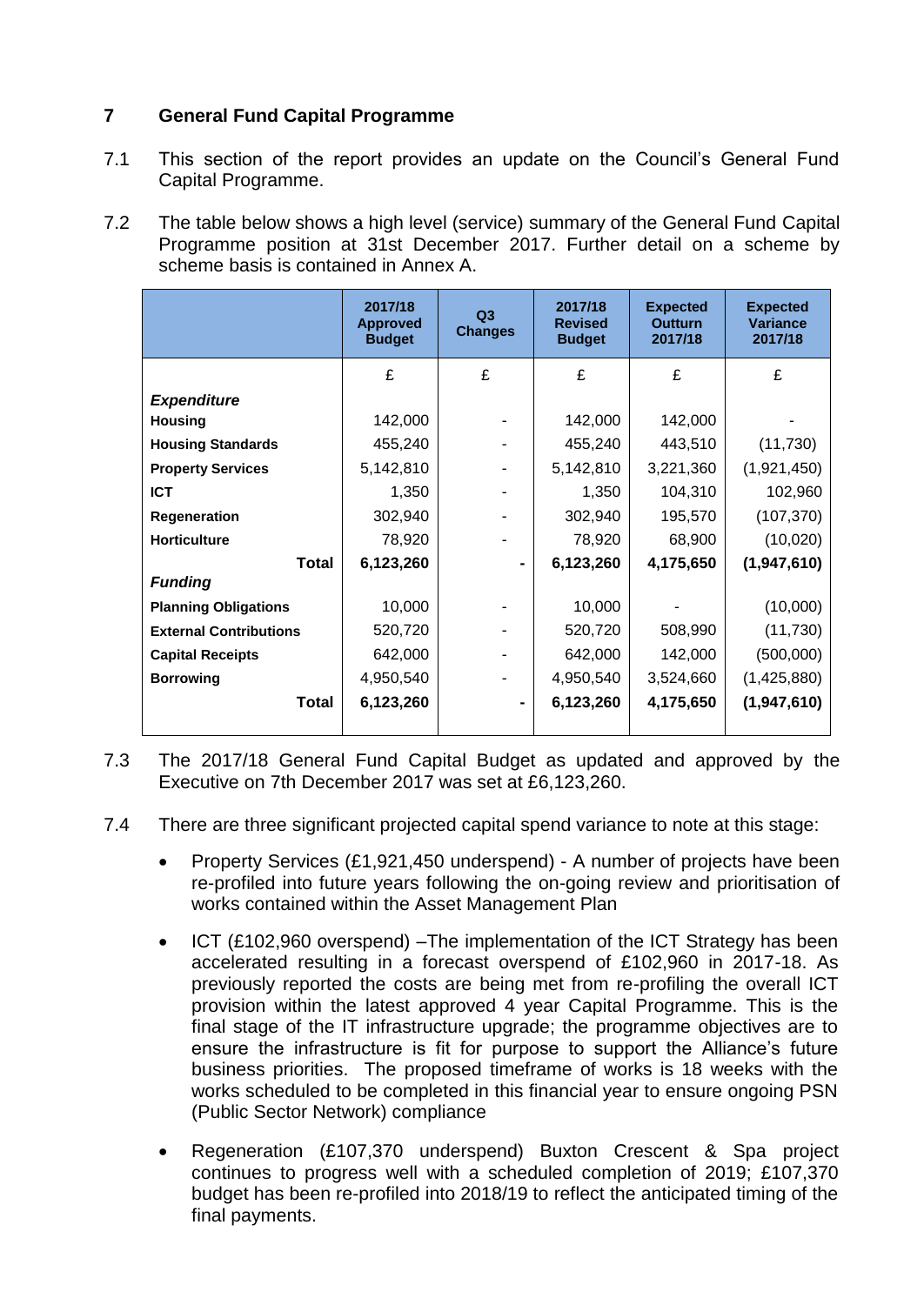7.5 Capital funding expected to be applied in 2017/18 is lower than forecast due to the variances listed above.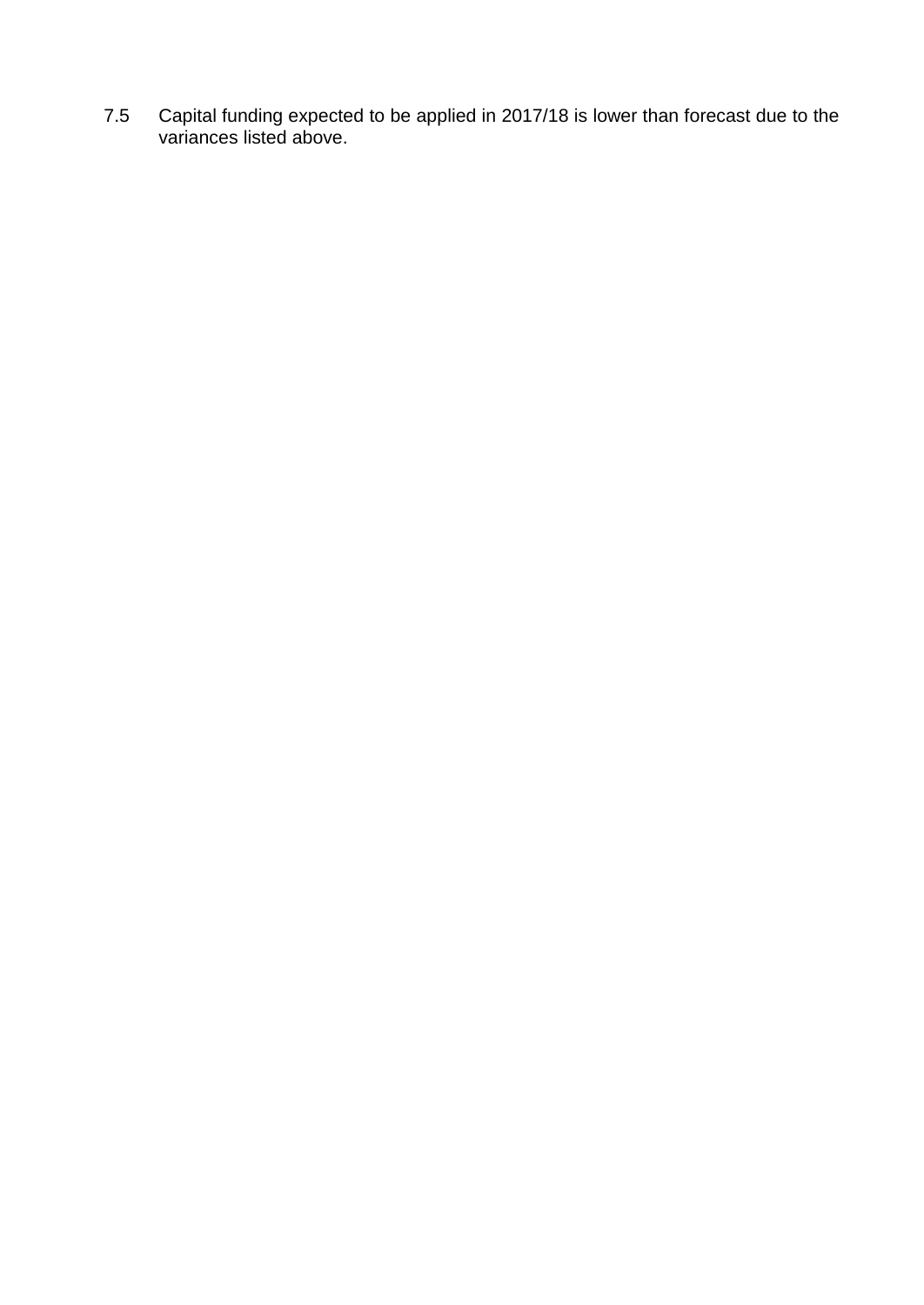## **8 Housing Revenue Account Capital Programme**

- 8.1 This section of the report provides an update on the Council's HRA capital spending.
- 8.2 The table below shows a high level summary of the HRA Capital Programme position at 31 December 2017. Further detail on a scheme by scheme basis is contained in Annex B.

| <b>Scheme</b>                     | 2017/18<br><b>Approved</b><br><b>Budget per</b><br><b>MTFP</b> | Q <sub>3</sub><br><b>Changes</b> | 2017-18<br><b>Revised</b><br><b>Budget</b> | Q3 Actual<br><b>Spend</b> | 2017-18<br><b>Expected</b><br><b>Outturn</b> | 2017/18<br><b>Expected</b><br><b>Variance</b> |
|-----------------------------------|----------------------------------------------------------------|----------------------------------|--------------------------------------------|---------------------------|----------------------------------------------|-----------------------------------------------|
|                                   | £                                                              | £                                | £                                          | £                         | £                                            | £                                             |
| <b>Asset Management Works</b>     | 3,697,200                                                      |                                  | 3,697,200                                  | 1,628,980                 | 3,403,820                                    | (293, 380)                                    |
| <b>Repairs Team Capital Works</b> | 295,000                                                        |                                  | 295,000                                    | 241,050                   | 302,710                                      | 7,710                                         |
| <b>Commissioning Fees</b>         | 155,000                                                        |                                  | 155,000                                    | $\overline{\phantom{a}}$  | 100,000                                      | (55,000)                                      |
| Total                             | 4,147,200                                                      | ۰.                               | 4,147,200                                  | 1,870,030                 | 3,806,530                                    | (340, 670)                                    |
| <b>Funding:</b>                   |                                                                |                                  |                                            |                           |                                              |                                               |
| <b>Major Repairs Reserve</b>      | 2,099,030                                                      |                                  | 2,099,030                                  | 1,870,030                 | 2,099,030                                    |                                               |
| <b>Capital Receipts Applied</b>   | 389,000                                                        |                                  | 389,000                                    | ۰.                        | 389,000                                      |                                               |
| <b>HRA Contribution</b>           | 1,659,170                                                      |                                  | 1,659,170                                  | $\blacksquare$            | 1,318,500                                    | (340, 670)                                    |
|                                   | 4,147,200                                                      | ۰.                               | 4,147,200                                  | 1,870,030                 | 3,806,530                                    | (340, 670)                                    |

- 8.3 The 2017/18 HRA Capital Budget as updated and approved by the Executive on the 7th December 2017 was set at £4,147,200.
- 8.4 During the third quarter, £1,870,030 has been incurred on HRA Capital Schemes principally on central heating boiler replacements, electrical works, kitchen replacements and roofing works.
- 8.5 There are just two significant projected capital variance to note at this stage

.

- Asset Management Works (£293,380 underspend) The majority of this variance is related to two areas. Firstly, there is an underspend of £148,000 from electrical works following delays in procurement and poor responses from contractors on the framework. This work will be re-profiled into 2018/19 and is expected to be completed during the first quarter. Secondly, three further schemes amounting to £130,000 have encountered delays and will now be completed during 2018/19. These are works at Corbar Road (£40,000); Unity Walk and Quarry Close Railings (£35,000) and Cross Street Structural Works (£55,000)
- Commissioning Fees (£55,000 underspend) This underspend relates to a reduction in the internal recharge of staff costs associated with delivery of the annual capital programme
- 8.6 Capital funding expected to be applied during 2017/18 is lower than forecast due to the variances noted above.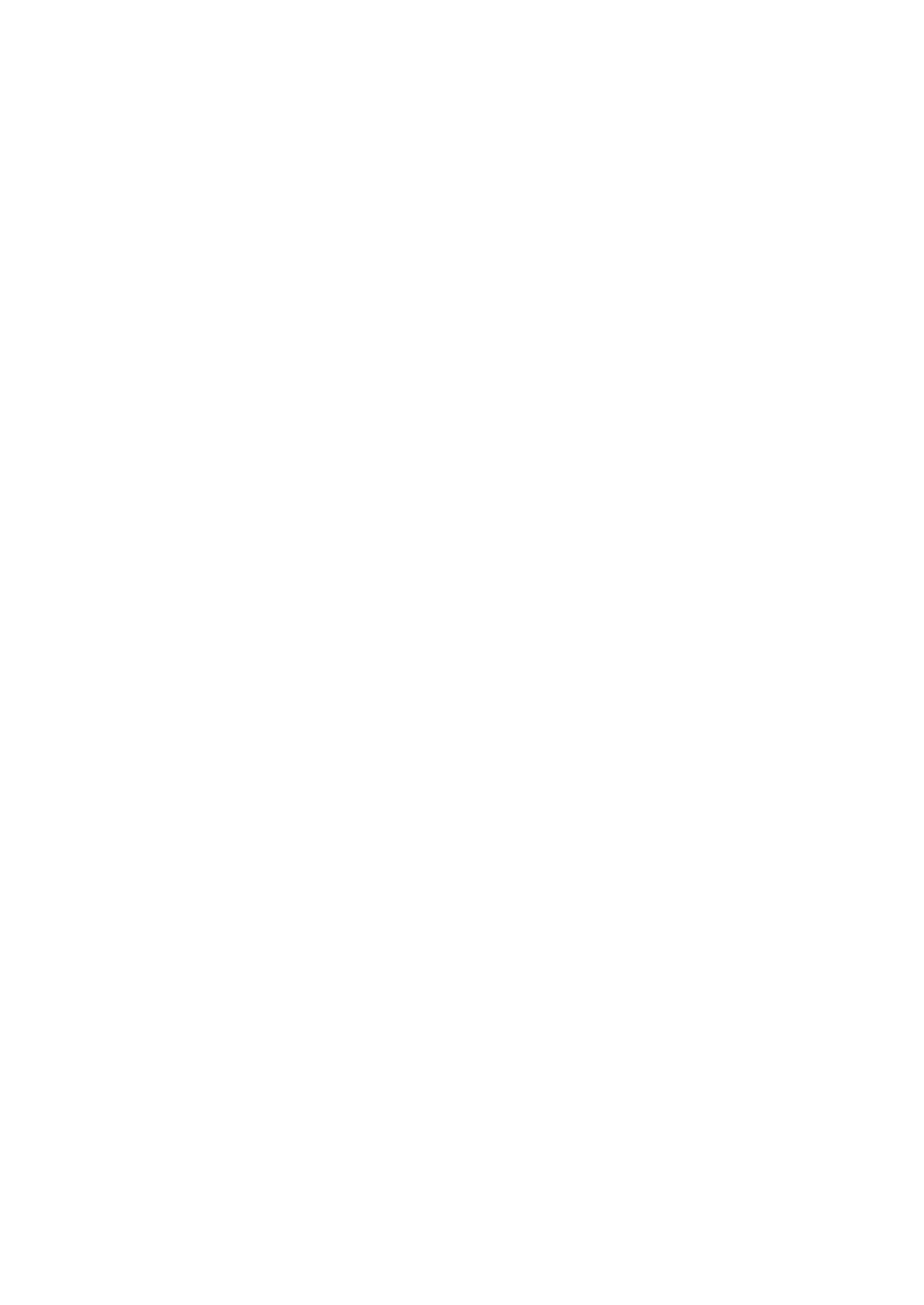#### **9 Treasury Management**

9.1 This section of the report sets out the key treasury management statistics in relation to the Council's investments and borrowings. This report comprises a high level summary as the Audit and Regulatory Committee receives detailed operational updates on treasury management.

#### *Investments*

- 9.1 Cash investments held on the 31st December 2017 totalled £21.9 million. £64,700 of interest was earned on these investments up to the end of the third quarter. The average level of funds available for investment during this period was £18.3 million.
- 9.2 The Council has budgeted to receive £64,720 in investment income in 2017/18. The budget was set with the expectation that the low interest environment would continue, however interest rates have increased since the Bank of England base rate increase on 2nd November, therefore a surplus of £20,000 is expected against the budget.

#### *Borrowing*

- 9.3 Outstanding borrowing at 31st December 2017 totalled £72.2 million, including £411,000 which relates to finance lease facilities.
- 9.4 The Council's general fund and HRA have budgeted to incur £1,425,230 and £3,381,630 respectively in interest charges and other financing costs in 2017/18. This included external borrowing mid-year to support a general fund borrowing requirement of £4.7 million. This has been reduced to a forecast £3.5 million and due to changes in the profile of the cash flow relating to this expenditure there has been no requirement for this 'new' borrowing to date. Therefore, an underspend of £46,000 is anticipated on external borrowing costs.
- 9.5 However this is offset in the general fund under the 'one pool' approach to borrowing which the Council adopts. The share of interest charged to the HRA has reduced by £83,000 in line with the split of the CFR between the general fund and HRA. Borrowing costs to the general fund are therefore anticipated to be a net £37,000 over budget.
- 9.6 The treasury team continue to monitor opportunities for new borrowing, considering the forecast borrowing requirement, interest rates, opportunities for internal borrowing and the cost of carry of any borrowings taken.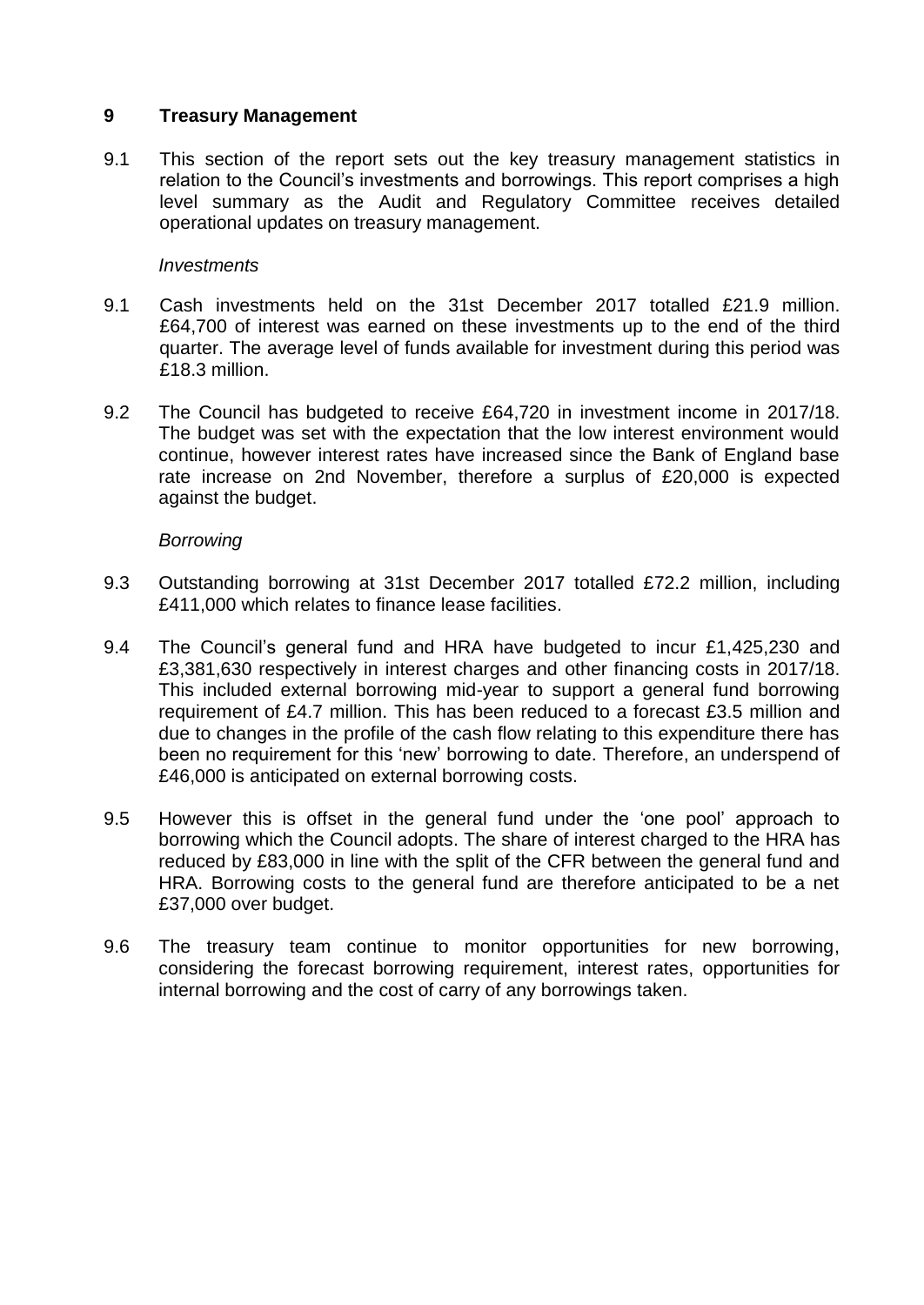#### **10 Revenue Collection**

- 10.1 This section of the report details progress to date in collecting the Council Tax, Business Rates and Sundry Debt.
- 10.2 The collection rate outturn for quarter 3 2017/18 was as follows:
	- Council Tax 85.2% of Council Tax was collected by 31st December 2017, compared to 85.6% for the same period last year.
	- Business Rates 81.9% of Business Rates was collected by 31st December 2017, compared with 83.0% for the same period last year.
		- *NB: There has been a change in liable person on a particularly large hereditament during the year which has delayed the payment of business until later in year*
	- Sundry Debts The value of sundry debts over 60 days old at the end of Quarter 3 was £266,422 which compares with £273,073 at 31<sup>st</sup> December 2017.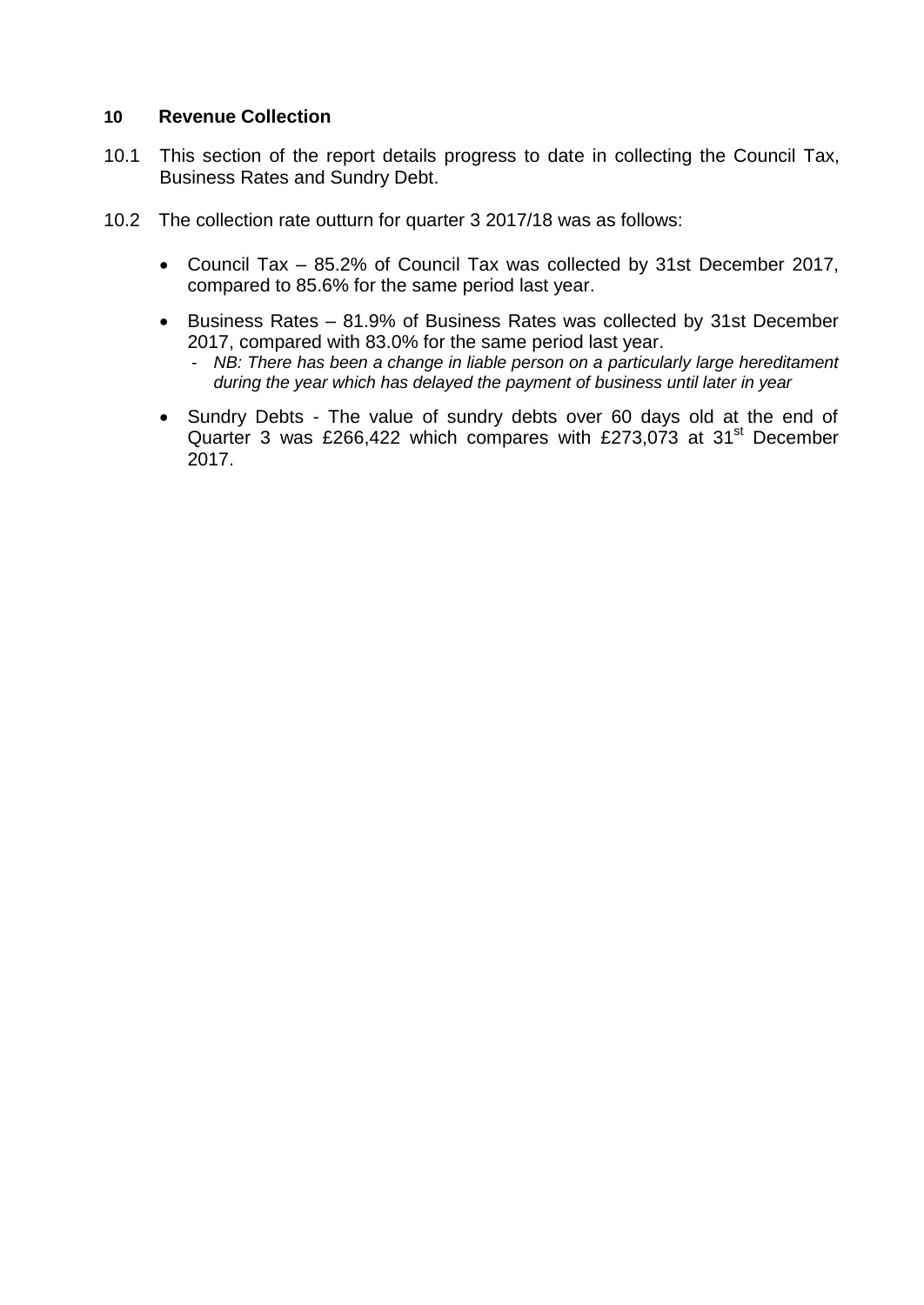# **ANNEX A**

# **General Fund Capital Programme Update – 31st December 2017**

| <b>Scheme</b>                              | 2017/18<br><b>Approved</b><br><b>Budget</b> | Q <sub>3</sub><br><b>Changes</b> | 2017/18<br><b>Revised</b><br><b>Budget</b> | <b>Expected</b><br><b>Outturn</b><br>2017/18 | <b>Expected</b><br><b>Variance</b><br>2017/18 |
|--------------------------------------------|---------------------------------------------|----------------------------------|--------------------------------------------|----------------------------------------------|-----------------------------------------------|
|                                            | £                                           | £                                | £                                          | £                                            | £                                             |
| <b>Housing &amp; Housing Standards</b>     |                                             |                                  |                                            |                                              |                                               |
| Affordable Housing Project                 | 142,000                                     |                                  | 142,000                                    | 142,000                                      |                                               |
| <b>Disabled Facilities Grants</b>          | 427,510                                     |                                  | 427,510                                    | 427,510                                      |                                               |
| <b>Landlord Accreditation Grant Scheme</b> | 27,730                                      |                                  | 27,730                                     | 16,000                                       | (11, 730)                                     |
|                                            | 597,240                                     |                                  | 597,240                                    | 585,510                                      | (11, 730)                                     |
| <b>Property Services</b>                   |                                             |                                  |                                            |                                              |                                               |
| Asset Management Programme                 | 5,142,810                                   |                                  | 5,142,810                                  | 3,221,360                                    | (1,921,450)                                   |
|                                            | 5,142,810                                   |                                  | 5,142,810                                  | 3,221,360                                    | (1,921,450)                                   |
| <b>ICT</b>                                 | 1,350                                       |                                  | 1,350                                      | 104,310                                      | 102,960                                       |
|                                            | 1,350                                       |                                  | 1,350                                      | 104,310                                      | 102,960                                       |
| Regeneration                               |                                             |                                  |                                            |                                              |                                               |
| <b>Heritage Regeneration Grants</b>        | 58,610                                      |                                  | 58,610                                     | 58,610                                       |                                               |
| <b>Buxton Crescent &amp; Spa</b>           | 244,330                                     |                                  | 244,330                                    | 136,960                                      | (107, 370)                                    |
|                                            | 302,940                                     |                                  | 302,940                                    | 195,570                                      | (107, 370)                                    |
| <b>Horticulture</b>                        |                                             |                                  |                                            |                                              |                                               |
| <b>Whaley Bridge Memorial Park</b>         | 18,920                                      |                                  | 18,920                                     | 8,900                                        | (10,020)                                      |
| Play Areas                                 | 60,000                                      |                                  | 60,000                                     | 60,000                                       |                                               |
|                                            | 78,920                                      |                                  | 78,920                                     | 68,900                                       | (10, 020)                                     |
|                                            |                                             |                                  |                                            |                                              |                                               |
| <b>Total General Fund</b>                  | 6,123,260                                   |                                  | 6,123,260                                  | 4,175,650                                    | (1,947,610)                                   |